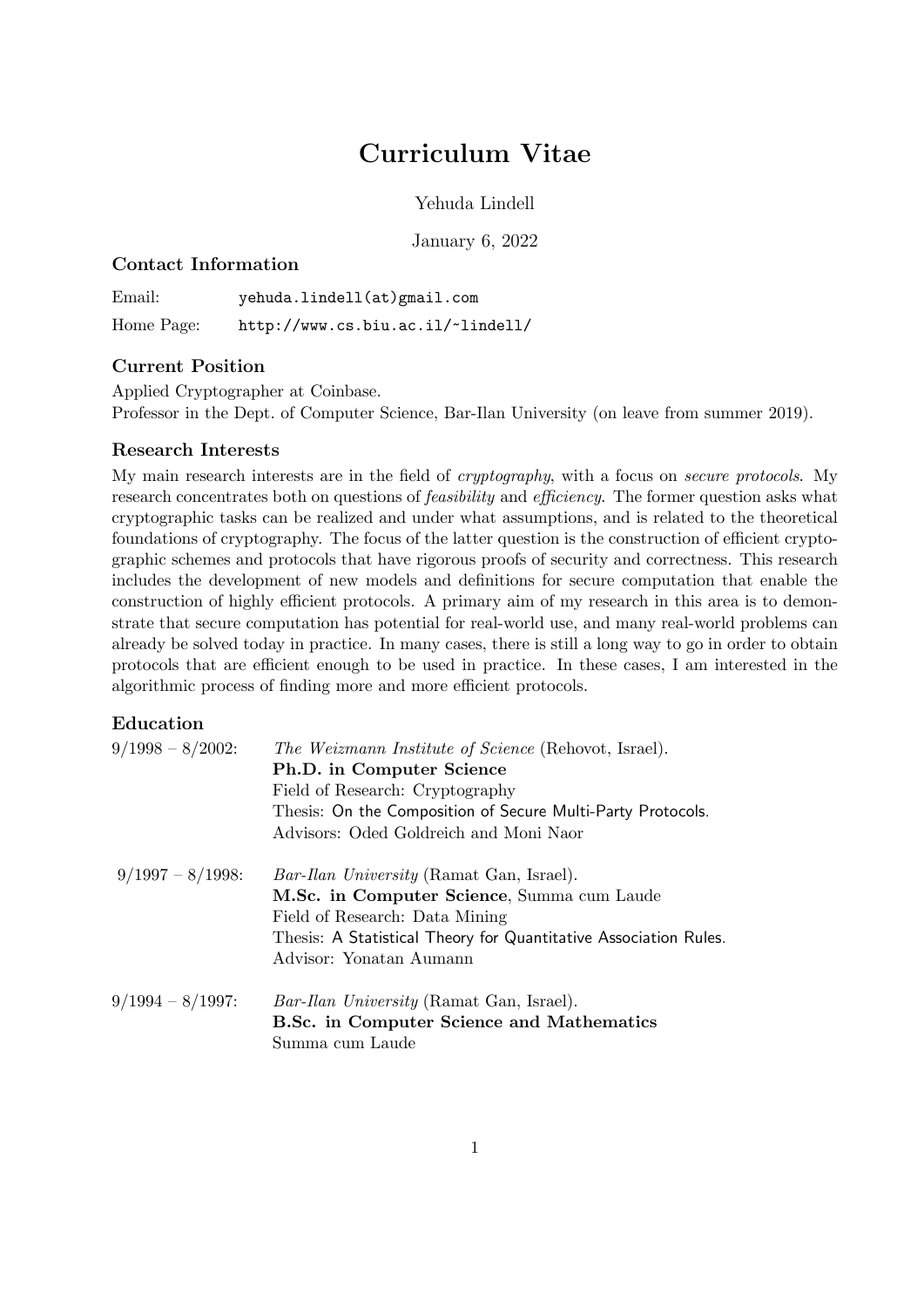#### Employment History

| $02/2019 - present$ | Applied Cryptographer, Coinbase                                                                         |
|---------------------|---------------------------------------------------------------------------------------------------------|
| $10/2011 - present$ | Professor, Bar-Ilan University, Ramat Gan, Israel (on leave)                                            |
| $02/2019 - 01/2022$ | Co-Founder and CEO, Unbound Security Ltd.                                                               |
| $02/2014 - 01/2019$ | Co-Founder and Chief Scientist, Unbound Security Ltd.                                                   |
| $03/2008 - 10/2011$ | Associate professor, Bar-Ilan University, Ramat Gan, Israel                                             |
| $10/2004 - 02/2008$ | Senior Lecturer (a.k.a. assistant professor),<br>Bar-Ilan University, Ramat Gan, Israel                 |
| $11/2004 - 12/2014$ | Cryptography Consultant, Safenet Inc. (previously, Aladdin), Israel                                     |
| $09/2002 - 07/2004$ | Post-Doctoral Researcher at the Cryptography Research Group,<br>IBM T.J. Watson Research, New York, USA |

#### Awards and Recognition

- *•* Appointed as an *IACR Fellow*, 2021.
- *• Best Paper Award at the* 24*th ACM Conference on Computer and Communications Security*, 2017, for the paper Better Bounds for Block Cipher Modes of Operation via Nonce-Based Key Derivation.
- *• Best Paper Award at the* 23*rd ACM Conference on Computer and Communications Security*, 2016, for the paper High-Throughput Semi-Honest Secure Three-Party Computation with an Honest Majority.
- *• IBM 2006 Pat Goldberg Memorial Best Paper Award in Computer Science, Electrical Engineering and Math*, for the paper On the Composition of Authenticated Byzantine Agreement (co-authored with Anna Lysyanskaya and Tal Rabin).
- *• IBM Josef Raviv Memorial Postdoctoral Fellowship,* 2002–2004.
- *• The Esther Helinger Memorial Ph.D. Distinction Prize,* The Weizmann Institute of Science, 2002.
- *• Award for Excellence from the Council of Higher Education, Israel,* 1999-2000, 2000-01 and 2001-02.
- *• Dean's Undergraduate List of Excellence,* 1994-95, 1995-96 and 1996-97, Department of Mathematics and Computer Science, Bar-Ilan University, Ramat Gan, Israel.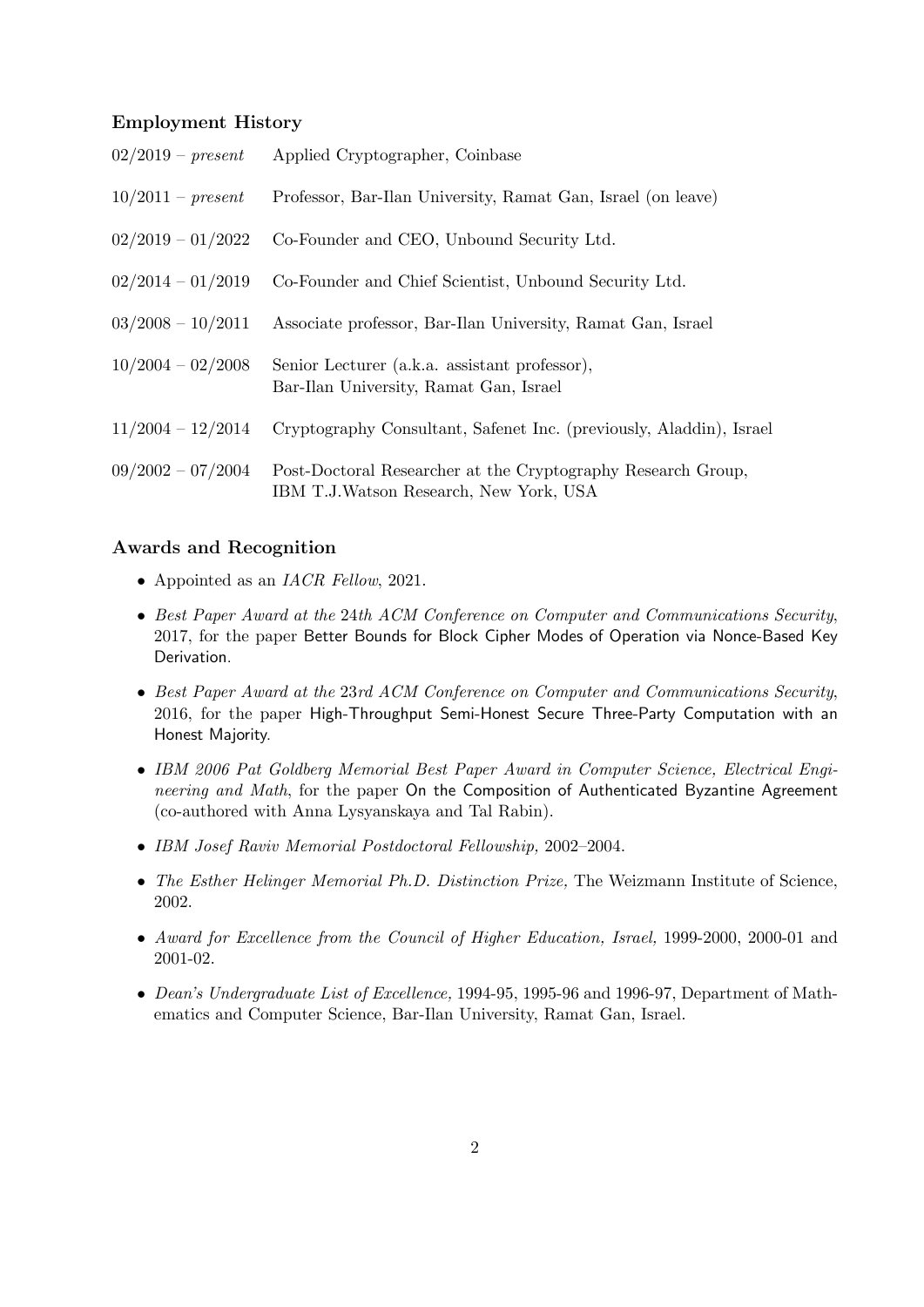## Research Grants

(The amounts listed reflect my portion of the award only.)

- Hardware-Aware Cryptographic Design, Israel Science Foundation (ISF), 390,000 NIS (approx. \$110,000). Co-principal investigator, *October 2016 – September 2020.*
- *•* Efficient Two-Party and Multiparty Computation: Constructions and Implementations, Joint Israel-UK Research Grant, Israel Ministry of Science, 1,275,185 NIS (approx. \$330,000). Principal Investigator (joint project with Nigel Smart), January 2015 - December 2017.
- Distributed Cryptography Module (DCM), European Research Council (ERC) Proof of Concept Grant, €149,776 (approximately \$200,000). Principal investigator (personal grant), *October 2014 – April 2016*.
- High-Performance Secure Computation with Applications to Privacy and Cloud Security (HIPS), European Research Council (ERC) Consolidator Grant, €1,999,175 (approximately \$2,700,000). Principal investigator (personal grant), *October 2014 – September 2019*.
- *•* Privacy-Preserving Computation in the Cloud (PRACTICE), EU FP7 Project, approximately  $\epsilon$ 340,000 (this is my portion out of approx.  $\epsilon$ 680,000 for Bar-Ilan, with the overall budget of the project being €7,550,000). Principal investigator, *November 2013 – October 2016*.
- Revisiting Fundamentals of Secure Computation, Israel Science Foundation (ISF), 748,800 NIS (approx. \$215,000). Principal investigator (personal grant), *October 2011 – September 2015.*
- *•* Large Scale Privacy-Preserving Technology in the Digital World (LAST), European Research Council (ERC) Starting Grant,  $\epsilon$ 1,912,316 (approximately \$2,677,000). Principal investigator (personal grant), *October 2009 – September 2014*.
- Secure Computation Bridging the Gap Between Theory and Practice, Israel Science Foundation (ISF), 584,000 NIS (approximately \$146,000). Principal investigator (personal grant), *October 2007 – September 2011.*
- *•* Privacy-Preserving Data Mining, Israel Ministry of Science and Technology Infrastructure Grant, 254,700 NIS (approximately \$64,000). Principal investigator and project coordinator, *December 2005 – November 2008*.
- *•* Feasibility and Efficiency of Secure Computation, United States-Israel Binational Science Foundation (BSF), \$60,000. Principal investigator, *September 2005 – August 2009*.

#### Books

- 1. J. Katz and Y. Lindell. Introduction to Modern Cryptography, 3rd edition. CRC Press, December 2020.
- 2. J. Katz and Y. Lindell. Introduction to Modern Cryptography, 2nd edition. CRC Press, November 2014.
- 3. C. Hazay and Y. Lindell. Efficient Secure Two-Party Protocols: Techniques and Constructions. Springer, November 2010.
- 4. J. Katz and Y. Lindell. Introduction to Modern Cryptography. CRC Press, August 2007.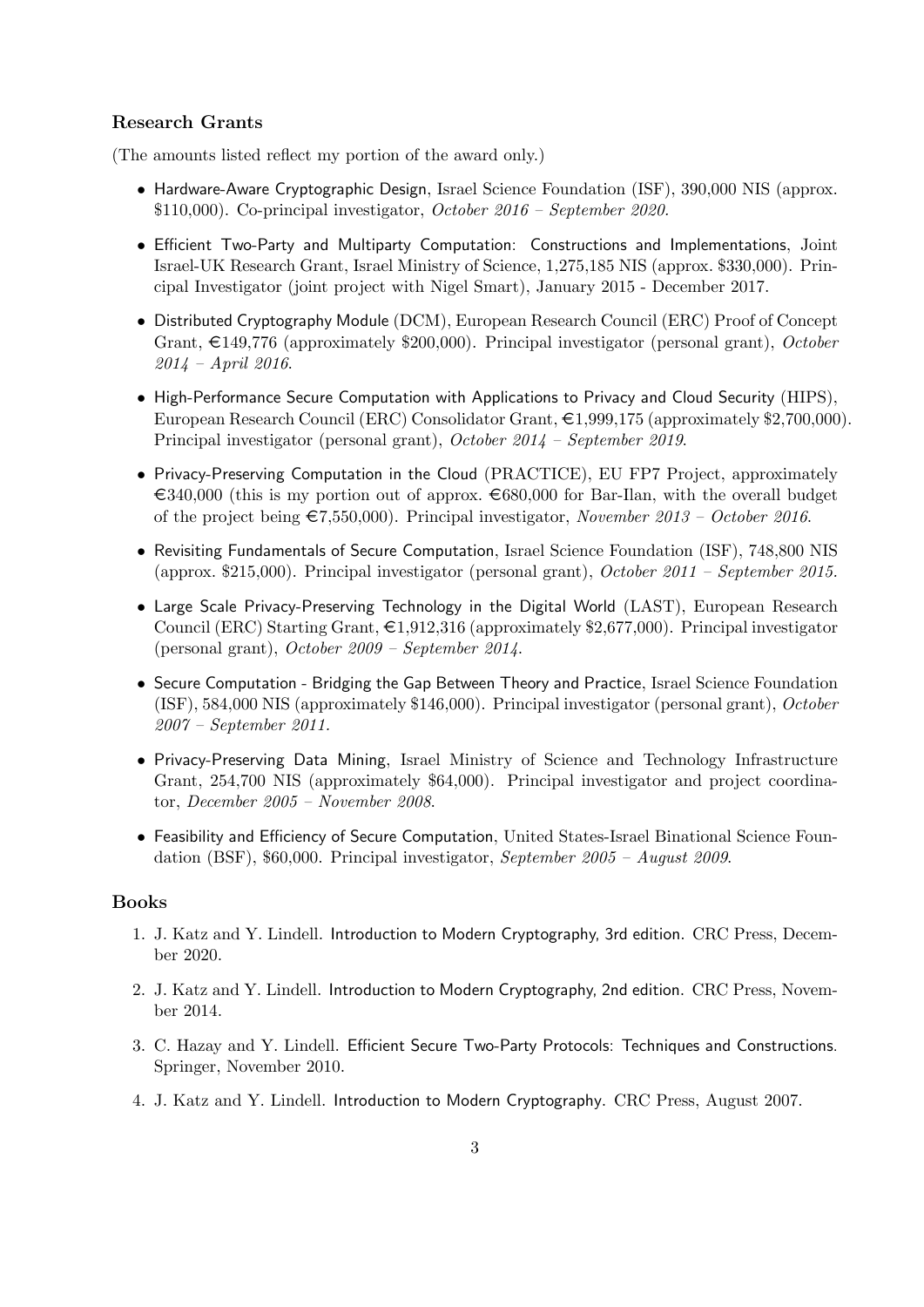5. Y. Lindell. Composition of Secure Multi-Party Protocols – A Comprehensive Study. Lecture Notes in Computer Science Volume 2815 (LNCS Monograph), Springer, September 2003.

## Edited Books

- 1. Y. Lindell (Ed.). Tutorials on the Foundations of Cryptography (Dedicated to Oded Goldreich). Springer, April 2017.
- 2. Y. Lindell (Ed.). The 11th International Conference on the Theory of Cryptography (TCC 2014). Lecture Notes in Computer Science, Volume 8349, Springer, 2014.

#### Book Chapters (Invited)

- 1. G. Asharov and Y. Lindell. The BGW Protocol for Perfectly-Secure Multiparty Computation. *Secure Multiparty Computation*, M. Prabhakaran and A. Sahai (Ed.), Cryptology and Information Security Series, IOS Press, 2012.
- 2. Y. Lindell. Secure Computation for Privacy Preserving Data Mining. In the *Encyclopedia of Data Warehousing and Mining*, J. Wang (Ed.), Idea Group Reference, 2005.

### Standards

1. S. Gueron, A. Langley and Y. Lindell. AES-GCM-SIV: Nonce Misuse-Resistant Authenticated Encryption, *RFC 8452* (IRTF), 2019.

#### Journal Publications

- 1. Y. Lindell. Fast Secure Two-Party ECDSA Signing. In *Journal of Cryptology*, 34:44, 2021.
- 2. Y. Lindell. Secure Multiparty Computation (Review Article). *Communications of the ACM* (CACM), 64(1):86–96, 2021.
- 3. A. Beimel, Y. Lindell, E. Omri and I. Orlov. 1*/p*-Secure Multiparty Computation without Honest Majority and the Best of Both Worlds. In *Journal of Cryptology*, 33:1659–1731, 2020.
- 4. Y. Lindell, B. Pinkas, N. Smart and A. Yanai. Efficient Constant Round Multi-Party Computation Combining BMR and SPDZ. In the *Journal of Cryptology*, 32(3):1026–1069, 2019.
- 5. G. Asharov, S. Halevi, Y. Lindell and T. Rabin. G. Asharov, S. Halevi, Y. Lindell and T. Rabin. Privacy-Preserving Search of Similar Patients in Genomic Data. In the 18*th Privacy Enhancing Technologies Symposium*, PoPETs 2018(4):104–124, 2018.
- 6. Y. Lindell and H. Zarosim. On the Feasibility of Extending Oblivious Transfer. In the *Journal of Cryptology*, 31(3):737–773, 2018.
- 7. S. Gueron, Y. Lindell, A. Nof and B. Pinkas. Fast Garbling of Circuits Under Standard Assumptions. In the *Journal of Cryptology*, 31(3): 798–844, 2018.
- 8. Y. Lindell, E. Omri and H. Zarosim. Completeness for Symmetric Two-Party Functionalities Revisited. In the *Journal of Cryptology*, 31(3):671–697, 2018.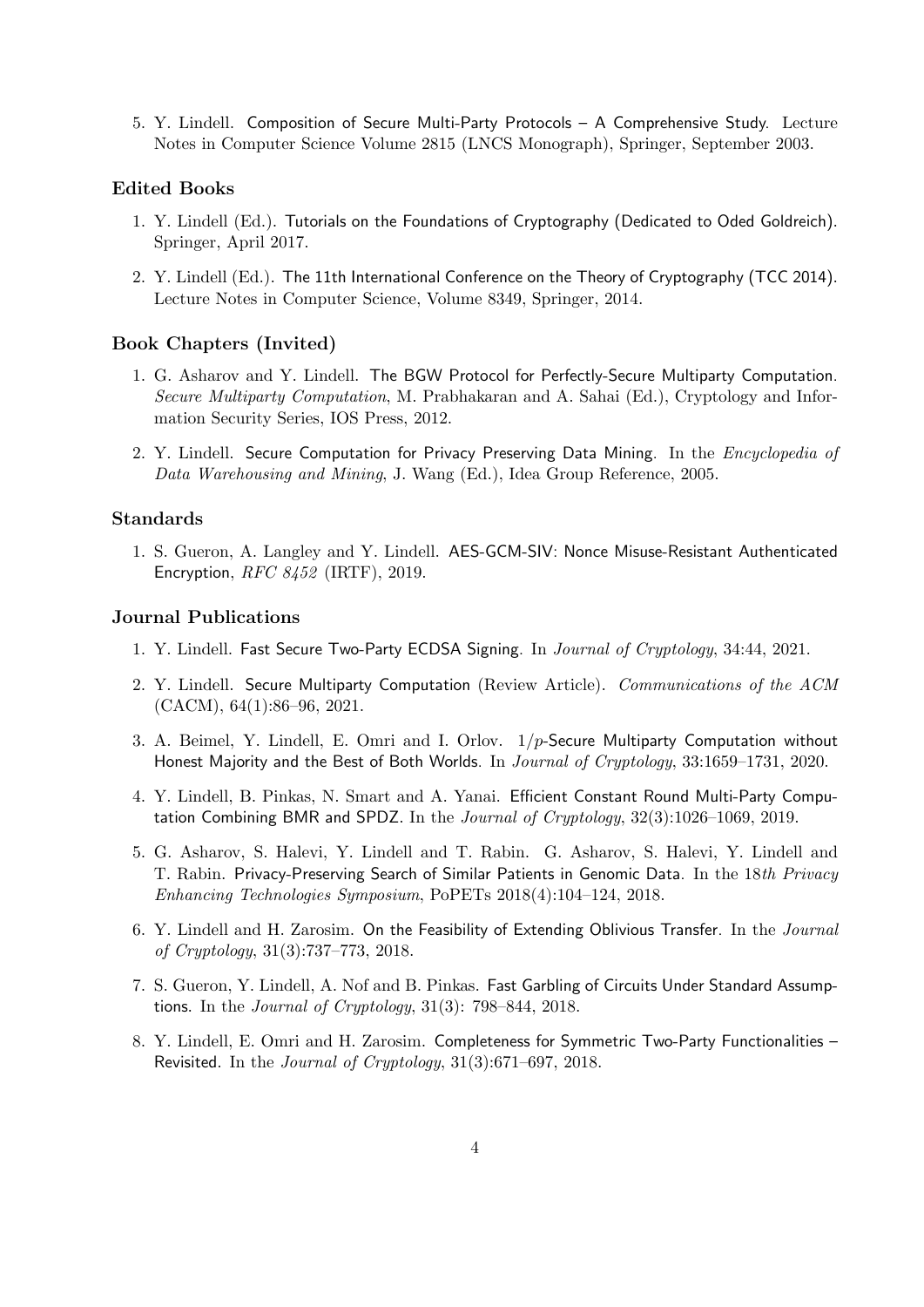- 9. R. Cohen and Y. Lindell. Fairness Versus Guaranteed Output Delivery in Secure Multiparty Computation. In the *Journal of Cryptology*, 30(4):1157–1186, 2017.
- 10. G. Asharov, Y. Lindell, T. Schneier and M. Zohner. More Efficient Oblivious Transfer Extensions. In the *Journal of Cryptology*, 30(3):805–858, 2017.
- 11. G. Asharov and Y. Lindell. A Full Proof of the BGW Protocol for Perfectly-Secure Multiparty Computation. In the *Journal of Cryptology*, 30(1):58–151, 2017.
- 12. Y. Lindell. Fast Cut-and-Choose Based Protocols for Malicious and Covert Adversaries. In the *Journal of Cryptology*, 29(2):456–490, 2016.
- 13. Y. Lindell and B. Pinkas. An Efficient Protocol for Secure Two-Party Computation in the Presence of Malicious Adversaries. In the *Journal of Cryptology*, 28(2):312–350, 2015.
- 14. Y. Lindell. A Note on Constant-Round Zero-Knowledge Proofs of Knowledge. In the *Journal of Cryptology*, 26(4):638–654, 2013.
- 15. Y. Lindell and B. Pinkas. Secure Two-Party Computation via Cut-and-Choose Oblivious Transfer. In the *Journal of Cryptology*, 25(4):680–722, 2012.
- 16. S.D. Gordon, C. Hazay, J. Katz and Y. Lindell. Complete Fairness in Secure Two-Party Computation. In the *Journal of the ACM*, 58(6):24 (37 pages), 2011.
- 17. B. Barak, R. Canetti, Y. Lindell, R. Pass and T. Rabin. Secure Computation Without Authentication. In the *Journal of Cryptology*, 24(4):720–760, 2011.
- 18. Y. Lindell and H. Zarosim. Adaptive Zero-Knowledge Proofs and Adaptively Secure Oblivious Transfer. In the *Journal of Cryptology*, 24(4):761–799, 2011.
- 19. D. Kidron and Y. Lindell. Impossibility Results for Universal Composability in Public-Key Models and with Fixed Inputs. In the *Journal of Cryptology*, 24(3):517–544, 2011.
- 20. I. Haitner, Y. Ishai, E. Kushilevitz, Y. Lindell and E. Petrank. Black-Box Constructions for Secure Computation. In the *SIAM Journal on Computing*, 40(2):225–266, 2011.
- 21. Y. Ishai, E. Kushilevitz, J. Katz, Y. Lindell and E. Petrank. On Achieving the "Best of Both Worlds" in Secure Multiparty Computation. In the *SIAM Journal on Computing*, 40(1):122– 141, 2011.
- 22. G. Asharov and Y. Lindell. Utility Dependence in Correct and Fair Rational Secret Sharing. In the *Journal of Cryptology*, 24(1):157–202, 2011.
- 23. Y. Lindell. Anonymous Authentication. In the *Journal of Privacy and Confidentiality*, 2(2):35– 63, 2010.
- 24. C. Hazay and Y. Lindell. Efficient Protocols for Set Intersection and Pattern Matching with Security Against Malicious and Covert Adversaries. In the *Journal of Cryptology*, 23(3):422– 456, 2010.
- 25. E. Kushilevitz, Y. Lindell and T. Rabin. Information-Theoretically Secure Protocols and Security Under Composition. In the *SIAM Journal on Computing* (SICOMP), 39(5):2090–2112, 2010.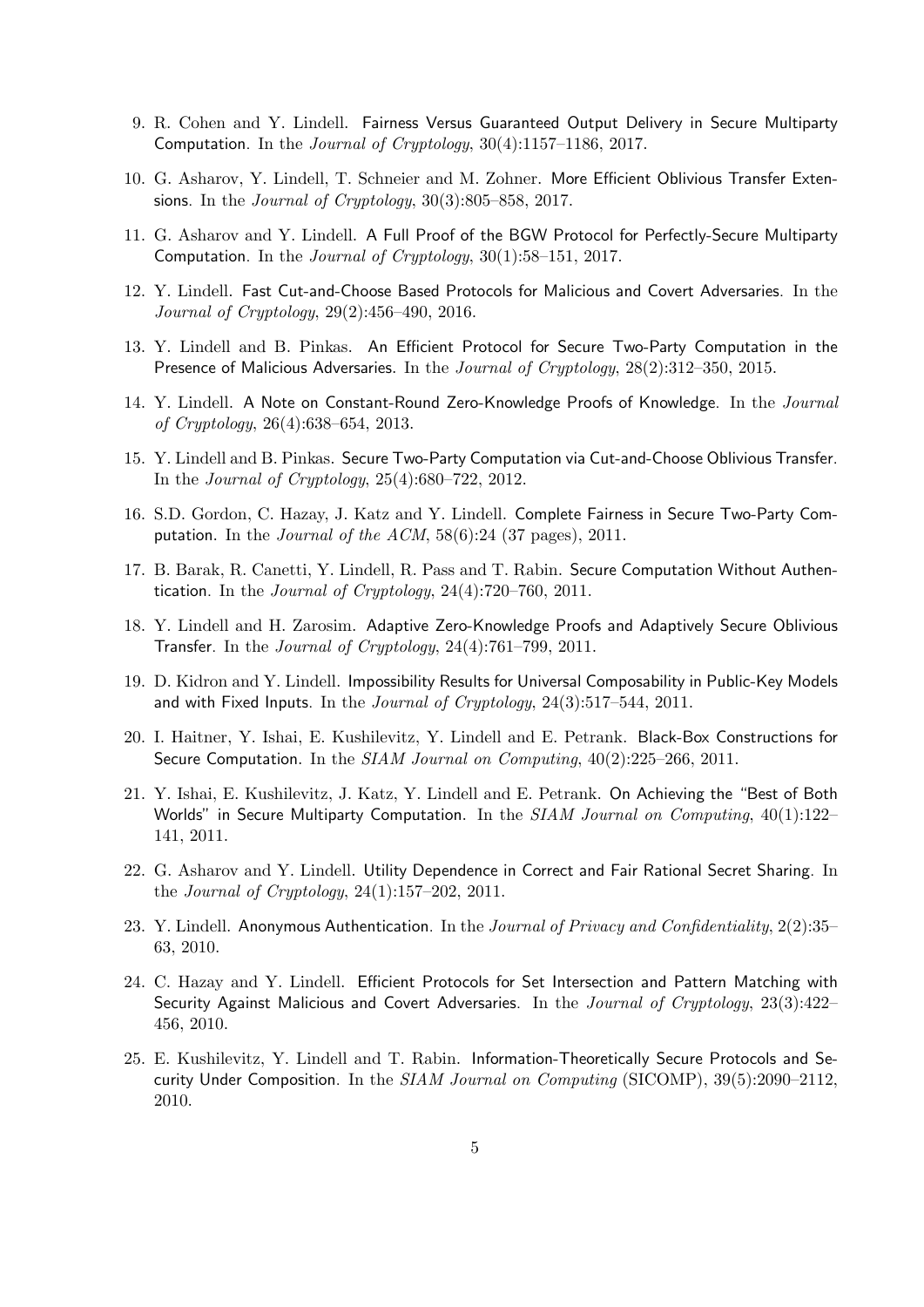- 26. Y. Aumann and Y. Lindell. Security Against Covert Adversaries: Efficient Protocols for Realistic Adversaries. In the *Journal of Cryptology*, 23(2):281–343, 2010.
- 27. Y. Lindell. Legally Enforceable Fairness in Secure Two-Party Computation. In the *Chicago Journal of Theoretical Computer Science*, 2009(1):1–15, 2009.
- 28. Y. Lindell. General Composition and Universal Composability in Secure Multi-Party Computation. In the *Journal of Cryptology*, 22(3):395–428, 2009.
- 29. Y. Lindell and B. Pinkas. A Proof of Security of Yao's Protocol for Secure Two-Party Computation. In the *Journal of Cryptology*, 22(2):161–188, 2009.
- 30. Y. Lindell and B. Pinkas. Secure Multiparty Computation for Privacy-Preserving Data Mining. In the *Journal of Privacy and Confidentiality*, 1(1):59–98, 2009.
- 31. Y. Lindell. Efficient Fully-Simulatable Oblivious Transfer. In the *Chicago Journal of Theoretical Computer Science*, 2008(6):1–20, 2008.
- 32. J. Katz and Y. Lindell. Handling Expected Polynomial-Time Strategies in Simulation-Based Proofs. In the *Journal of Cryptology*, 21(3):303–349, 2008.
- 33. Y. Lindell. Lower Bounds and Impossibility Results for Concurrent Self Composition. In the *Journal of Cryptology*, 21(2):200–249, 2008.
- 34. Y.T. Kalai, Y. Lindell and M. Prabhakaran. Concurrent Composition of Secure Protocols in the Timing Model. In the *Journal of Cryptology*, 20(4):431–492, 2007.
- 35. Y. Lindell, A. Lysyanskaya and T. Rabin. On the Composition of Authenticated Byzantine Agreement. In the *Journal of the ACM*, 53(6):881–917, 2006.
- 36. Y. Lindell. Protocols for Bounded-Concurrent Secure Two-Party Computation Without Setup Assumptions. In the *Chicago Journal of Theoretical Computer Science*, 2006(1):1–50, 2006.
- 37. R. Gennaro and Y. Lindell. A Framework for Password-Based Authenticated Key Exchange. In the *ACM Transactions on Information and System Security* (TISSEC), 9(2):181–234, 2006.
- 38. O. Goldreich and Y. Lindell. Session-Key Generation using Human Passwords Only. In the *Journal of Cryptology*, 19(3):241–340, 2006.
- 39. Y. Lindell. A Simpler Construction of CCA2-Secure Public-Key Encryption Under General Assumptions. In the *Journal of Cryptology*, 19(3):359–377, 2006.
- 40. B. Barak, Y. Lindell and S. Vadhan. Lower Bounds for Non-Black-Box Zero Knowledge. In the *Journal of Computer and System Sciences*, 72(2):321–391, 2006. (JCSS FOCS 2003 Special Issue)
- 41. R. Canetti, E. Kushilevitz and Y. Lindell. On the Limitations of Universally Composable Two-Party Computation Without Set-Up Assumptions. In the *Journal of Cryptology*, 19(2):135–167, 2006.
- 42. S. Goldwasser and Y. Lindell. Secure Computation Without Agreement. In the *Journal of Cryptology* (invited paper – special issue on new results in Byzantine Agreement), 18(3):247– 287, 2005.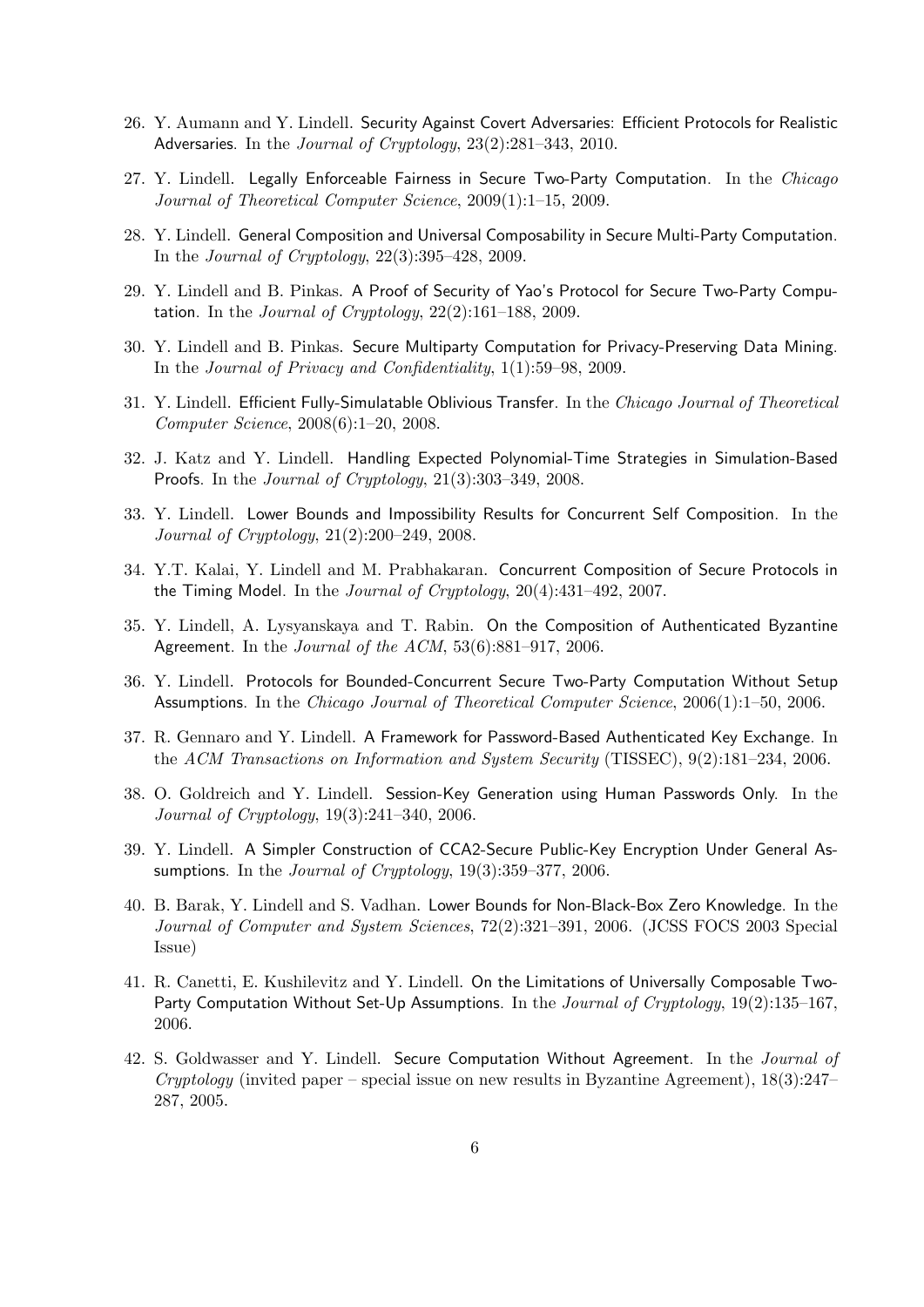- 43. B. Barak and Y. Lindell. Strict Polynomial-Time in Simulation and Extraction. In the *SIAM Journal on Computing* (SICOMP), 33(4):783–818, 2004.
- 44. Y. Lindell. Parallel Coin-Tossing and Constant-Round Secure Two-Party Computation. In the *Journal of Cryptology*, 16(3):143–184, 2003.
- 45. Y. Aumann and Y. Lindell. A Statistical Theory for Quantitative Association Rules. In the *Journal of Intelligent Information Systems* (JIIS), 20(3):255–283, 2003.
- 46. Y. Lindell and B. Pinkas. Privacy Preserving Data Mining. In the *Journal of Cryptology*, 15(3):177–206, 2002.

#### Publications in Refereed Conferences

- 1. J. Furukawa and Y. Lindell. Two-Thirds Honest-Majority MPC for Malicious Adversaries at Almost the Cost of Semi-Honest. In the 26*th ACM Conference on Computer and Communications Security* (ACM CCS), pages 1557–1571, 2019.
- 2. Y. Lindell and A. Nof. Fast Secure Multiparty ECDSA with Practical Distributed Key Generation and Applications to Cryptocurrency Custody. In the 25*th ACM Conference on Computer and Communications Security* (ACM CCS), pages 1837–1854, 2018.
- 3. A. Barak, M. Hirt, L. Koskas and Y. Lindell. An End-to-End System for Large Scale P2P MPCas-a-Service and Low-Bandwidth MPC for Weak Participants. In the 25*th ACM Conference on Computer and Communications Security* (ACM CCS), pages 695–712, 2018.
- 4. T. Araki, A. Barak, J. Furukawa, M. Keller, Y. Lindell, K. Ohara and H. Tsuchida. Generalizing the SPDZ Compiler For Other Protocols. In the 25*th ACM Conference on Computer and Communications Security* (ACM CCS), pages 880–895, 2018.
- 5. G. Asharov, S. Halevi, Y. Lindell and T. Rabin. Privacy-Preserving Search of Similar Patients in Genomic Data. In the 18*th Privacy Enhancing Technologies Symposium*, PoPETs 2018(4):104– 124, 2018.
- 6. K. China, D. Genkin, K. Hamada, D. Ikarashi, R. Kikuchi, Y. Lindell and A. Nof. Fast Large-Scale Honest-Majority MPC for Malicious Adversaries. In *Advances in Cryptology – CRYPTO 2018*, Springer (LNCS 10993), pages 34–64, 2018.
- 7. T. Frederiksen, Y. Lindell, V. Osheter and B. Pinkas. Fast Distributed RSA Key Generation for Semi-Honest and Malicious Adversaries. In *Advances in Cryptology – CRYPTO 2018*, Springer (LNCS 10992), pages 331–361, 2018.
- 8. Y. Lindell and A. Yanai. Fast Garbling of Circuits over 3-Valued Logic. In the 21*st Public-Key Cryptography Conference* (PKC), Springer (LNCS 10769), pages 620–643, 2018.
- 9. A. Ben-Efraim, Y. Lindell and E. Omri. Efficient Scalable Constant-Round MPC via Garbled Circuits. In *Advances in Cryptology – ASIACRYPT 2017*, Springer (LNCS 10625), pages 471–498, 2017.
- 10. Y. Lindell and T. Rabin. Secure Two-Party Computation with Fairness A Necessary Design Principle. In the *15th Theory of Cryptography Conference* (TCC), Springer (LNCS 10677), pages 565–580, 2017.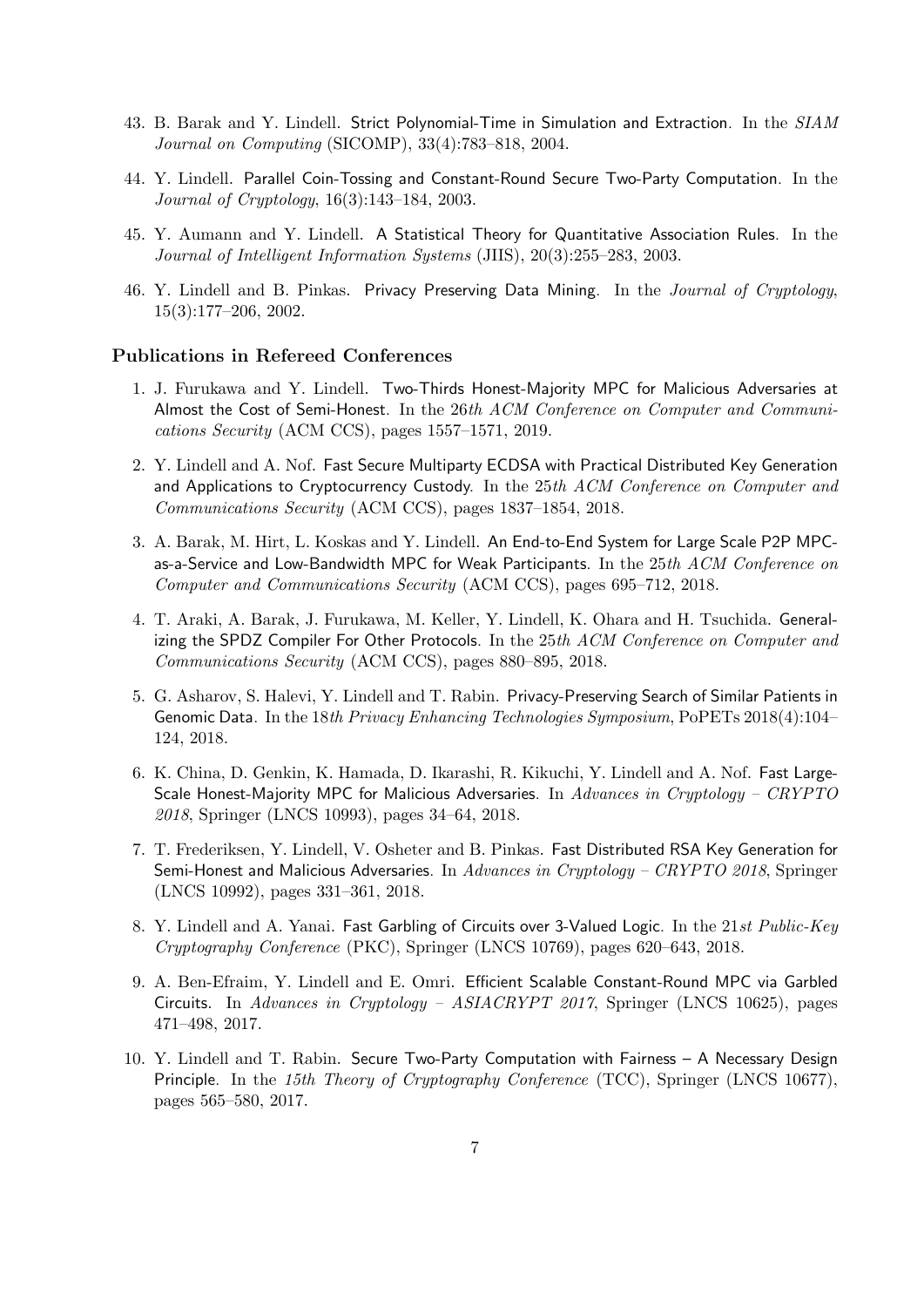- 11. Y. Lindell and A. Nof. A Framework for Constructing Fast MPC over Arithmetic Circuits with Malicious Adversaries and an Honest-Majority. In the 24*th ACM Conference on Computer and Communications Security* (ACM CCS), pages 259–276, 2017.
- 12. S. Gueron and Y. Lindell. Better Bounds for Block Cipher Modes of Operation via Nonce-Based Key Derivation. In the 24*th ACM Conference on Computer and Communications Security* (ACM CCS), pages 1019–1036, 2017. Recipient of the best paper award.
- 13. Y. Lindell. Fast Secure Two-Party ECDSA Signing. In *Advances in Cryptology – CRYPTO 2017*, Springer (LNCS 10402), pages 613–644, 2017.
- 14. T. Araki, A. Barak, J. Furukawa, T. Lichter, Y. Lindell, A. Nof, K. Ohara, A. Watzman, and O. Weinstein. Optimized Honest-Majority MPC for Malicious Adversaries - Breaking the 1 Billion-Gate Per Second Barrier. In the *38th IEEE Security and Privacy Conference*, pages 843–862, 2017.
- 15. J. Furukawa, Y. Lindell, A. Nof and O. Weinstein. High-Throughput Secure Three-Party Computation for Malicious Adversaries and an Honest Majority. In *Advances in Cryptology – EUROCRYPT 2017 (II)*, Springer (LNCS 10211), pages 225–255, 2017.
- 16. Y. Lindell, N.P. Smart and E. Soria-Vazquez. More Efficient Constant-Round Multi-Party Computation from BMR and SHE. In the *14th Annual Theory of Cryptography Conference* (TCC 2016-B), Springer (LNCS 9985), pages 554–581, 2016.
- 17. T. Araki, J. Furukawa, Y. Lindell, A. Nof and K. Ohara. High-Throughput Semi-Honest Secure Three-Party Computation with an Honest Majority. In the 23*rd ACM Conference on Computer and Communications Security* (ACM CCS), pages 805–817, 2016. Recipient of the best paper award.
- 18. A. Ben-Efraim, Y. Lindell and E. Omri. Optimizing Semi-Honest Secure Multiparty Computation for the Internet. In the 23*rd ACM Conference on Computer and Communications Security* (ACM CCS), pages 578–590, 2016.
- 19. V. Kolesnikov, H. Krawczyk, Y. Lindell, A.J. Malozemoff and T. Rabin. Attribute-based Key Exchange with General Policies. In the 23*rd ACM Conference on Computer and Communications Security* (ACM CCS), pages 1451–1463, 2016.
- 20. S. Gueron and Y. Lindell. GCM-SIV: Full Nonce Misuse-Resistant Authenticated Encryption at Under One Cycle per Byte. In the 22*nd ACM Conference on Computer and Communications Security* (ACM CCS), pages 109–119, 2015.
- 21. Y. Lindell and B. Riva. Blazing Fast 2PC in the Offline/Online Setting with Security for Malicious Adversaries. In the 22*nd ACM Conference on Computer and Communications Security* (ACM CCS), pages 579–590, 2015.
- 22. S. Gueron, Y. Lindell, A. Nof and B. Pinkas. Fast Garbling of Circuits Under Standard Assumptions. In the 22*nd ACM Conference on Computer and Communications Security* (ACM CCS), pages 567–578, 2015.
- 23. Y. Lindell, B. Pinkas, N. Smart and A. Yanai. Efficient Constant Round Multi-Party Computation Combining BMR and SPDZ. In *Advances in Cryptology – CRYPTO 2015*, Springer (LNCS 9216), pages 319–338, 2015.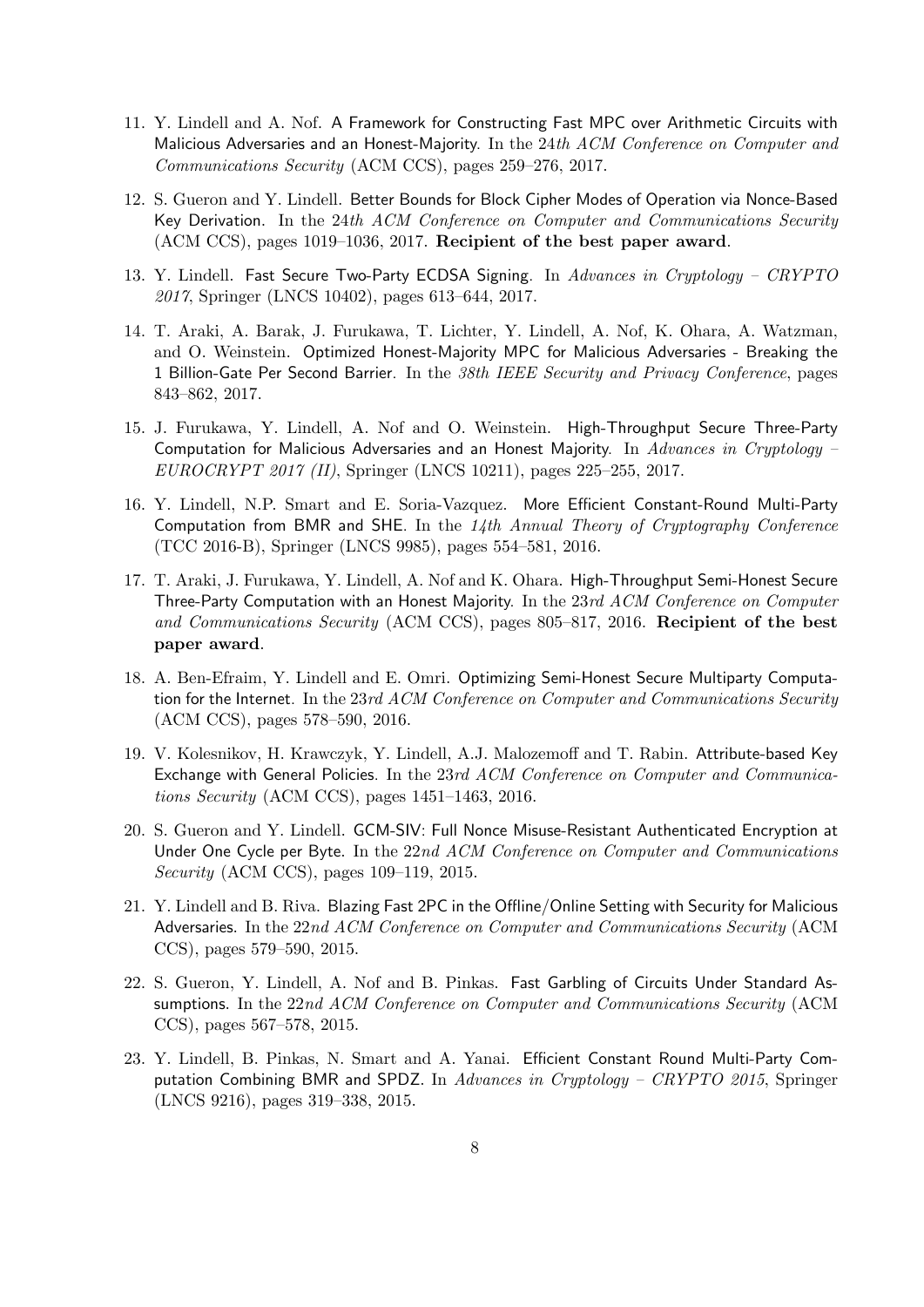- 24. R. Canetti, A. Cohen and Y. Lindell. A Simpler Variant of Universally Composable Security for Standard Multiparty Computation. In *Advances in Cryptology – CRYPTO 2015*, Springer (LNCS 9216), pages 3–22, 2015.
- 25. C. Hazay, Y. Lindell and A. Patra. Adaptively Secure Computation with Partial Erasures. In *ACM PODC 2015*, pages 291–300, 2015.
- 26. G. Asharov, Y. Lindell, T. Schneier and M. Zohner. More Efficient Oblivious Transfer Extensions with Security for Malicious Adversaries. In *Advances in Cryptology – EUROCRYPT 2015*, Springer (LNCS 9056), pages 673–701, 2015.
- 27. Y. Lindell. An Efficient Transform from Sigma Protocols to NIZK with a CRS and Non-Programmable Random Oracle. In the 12*th Theory of Cryptography Conference* (TCC), Springer (LNCS 9014), pages 93–109, 2015.
- 28. R. Cohen and Y. Lindell. Fairness Versus Guaranteed Output Delivery in Secure Multiparty Computation. In *Advances in Cryptology – ASIACRYPT 2014*, Part II, Springer (LNCS 8873), pages 466–485, 2014.
- 29. Y. Lindell and B. Riva. Cut-and-Choose Yao-Based Secure Computation in the Online/Offline and Batch Settings. In *Advances in Cryptology – CRYPTO 2014*, Springer (LNCS 8617), pages 476–494, 2014.
- 30. Y. Lindell, K. Nissim and C. Orlandi. Hiding the Input-Size in Secure Two-Party Computation. In *Advances in Cryptology – ASIACRYPT 2013*, Springer (LNCS 8270), pages 421–440, 2013.
- 31. G. Asharov, Y. Lindell and H. Zarosim Fair and Efficient Secure Multiparty Computation with Reputation Systems. In *Advances in Cryptology – ASIACRYPT 2013*, Springer (LNCS 8270), pages 201–220, 2013.
- 32. G. Asharov, Y. Lindell, T. Schneier and M. Zohner. More Efficient Oblivious Transfer and Extensions for Faster Secure Computation. In the 20*th ACM Conference on Computer and Communications Security* (ACM CCS), pages 535–548, 2013.
- 33. Y. Lindell. Fast Cut-and-Choose Based Protocols for Malicious and Covert Adversaries. In *Advances in Cryptology – CRYPTO 2013*, Springer (LNCS 8043), pages 1–17, 2013.
- 34. Y. Lindell and H. Zarosim. On the Feasibility of Extending Oblivious Transfer. In the *10th Annual Theory of Cryptography Conference* (TCC), Springer (LNCS 7785), pages 519–538, 2013.
- 35. G. Asharov, Y. Lindell and T. Rabin. A Full Characterization of Functions that Imply Fair Coin Tossing and Ramifications to Fairness. In the *10th Annual Theory of Cryptography Conference* (TCC), Springer (LNCS 7785), pages 243–262, 2013.
- 36. Y. Lindell, E. Omri and H. Zarosim. Completeness for Symmetric Two-Party Functionalities – Revisited. In *Advances in Cryptology – ASIACRYPT 2012*, Springer (LNCS 7658), pages 116–133, 2012.
- 37. Y. Lindell, E. Oxman and B. Pinkas. The IPS Compiler: Optimizations, Variants and Concrete Efficiency. In *Advances in Cryptology – CRYPTO 2011*, Springer (LNCS 6841), pages 259– 276, 2011.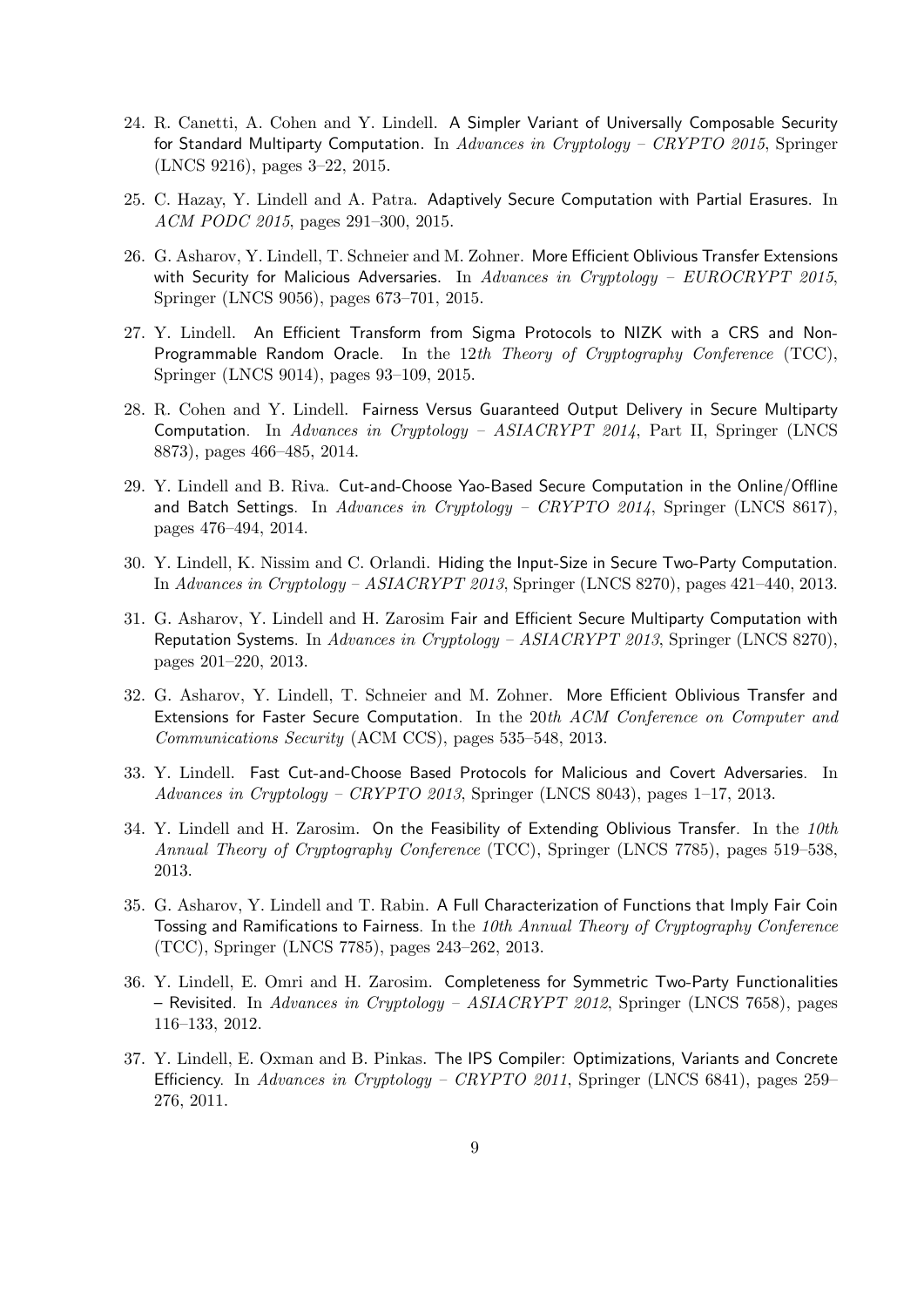- 38. G. Asharov, Y. Lindell and T. Rabin. Perfectly-Secure Multiplication for any *t < n/*3. In *Advances in Cryptology – CRYPTO 2011*, Springer (LNCS 6841), pages 240–258, 2011.
- 39. S. Halevi, Y. Lindell, and B. Pinkas. Secure Computation on the Web: Computing without Simultaneous Interaction. In *Advances in Cryptology – CRYPTO 2011*, Springer (LNCS 6841), pages 132–150, 2011.
- 40. A. Beimel, Y. Lindell, E. Omri and I. Orlov. 1*/p*-Secure Multiparty Computation without Honest Majority and the Best of Both Worlds. In *Advances in Cryptology – CRYPTO 2011*, Springer (LNCS 6841), pages 277–296, 2011.
- 41. Y. Lindell. Highly-Efficient Universally-Composable Commitments based on the DDH Assumption. In *Advances in Cryptology – EUROCRYPT 2011*, Springer (LNCS 6632), pages 446–466, 2011.
- 42. Y. Lindell and B. Pinkas. Secure Two-Party Computation via Cut-and-Choose Oblivious Transfer. In the *8th Annual Theory of Cryptography Conference* (TCC), Springer (LNCS 6597), pages 329-346, 2011.
- 43. D. Dachman-Soled, Y. Lindell, M. Mahmoody and T. Malkin. On the Black-Box Complexity of Optimally-Fair Coin Tossing. In the *8th Annual Theory of Cryptography Conference* (TCC), Springer (LNCS 6597), pages 450–467, 2011.
- 44. Y. Lindell and E. Waisbard. Private Web Search with Malicious Adversaries. In the 10*th Privacy Enhancing Technologies Symposium* (PETS), Springer (LNCS 6205), pages 220–235, 2010.
- 45. G. Asharov and Y. Lindell. Utility Dependence in Correct and Fair Rational Secret Sharing. In *Advances in Cryptology – CRYPTO 2009*, Springer (LNCS 5677), pages 559-576, 2009.
- 46. J. Alwen, J. Katz, Y. Lindell, G. Persiano, A. Shelat and I. Visconti. Collusion-Free Multiparty Computation in the Mediated Model. In *Advances in Cryptology – CRYPTO 2009*, Springer (LNCS 5677), pages 524-540, 2009.
- 47. Y. Lindell. Comparison-Based Key Exchange and the Security of the Numeric Comparison Mode in Bluetooth v2.1. In the *Cryptographer's Track at the RSA Conference* (CT-RSA), Springer (LNCS 5473), pages 66–83, 2009.
- 48. Y. Lindell. Adaptively Secure Two-Party Computation with Erasures. In the *Cryptographer's Track at the RSA Conference* (CT-RSA), Springer (LNCS 5473), pages 117–132, 2009.
- 49. Y. Lindell. Local Sequentiality Does Not Help for Concurrent Composition. In the *Cryptographer's Track at the RSA Conference* (CT-RSA), Springer (LNCS 5473), pages 372–388, 2009.
- 50. Y. Lindell and H. Zarosim. Adaptive Zero-Knowledge Proofs and Adaptively Secure Oblivious Transfer. In the *6th Annual Theory of Cryptography Conference* (TCC), Springer (LNCS 5444), pages 183–201, 2009.
- 51. C. Hazay and Y. Lindell. Constructions of Truly Practical Secure Protocols using Standard Smartcards. In the 15*th ACM Conference on Computer and Communications Security* (ACM CCS), pages 491–500, 2008.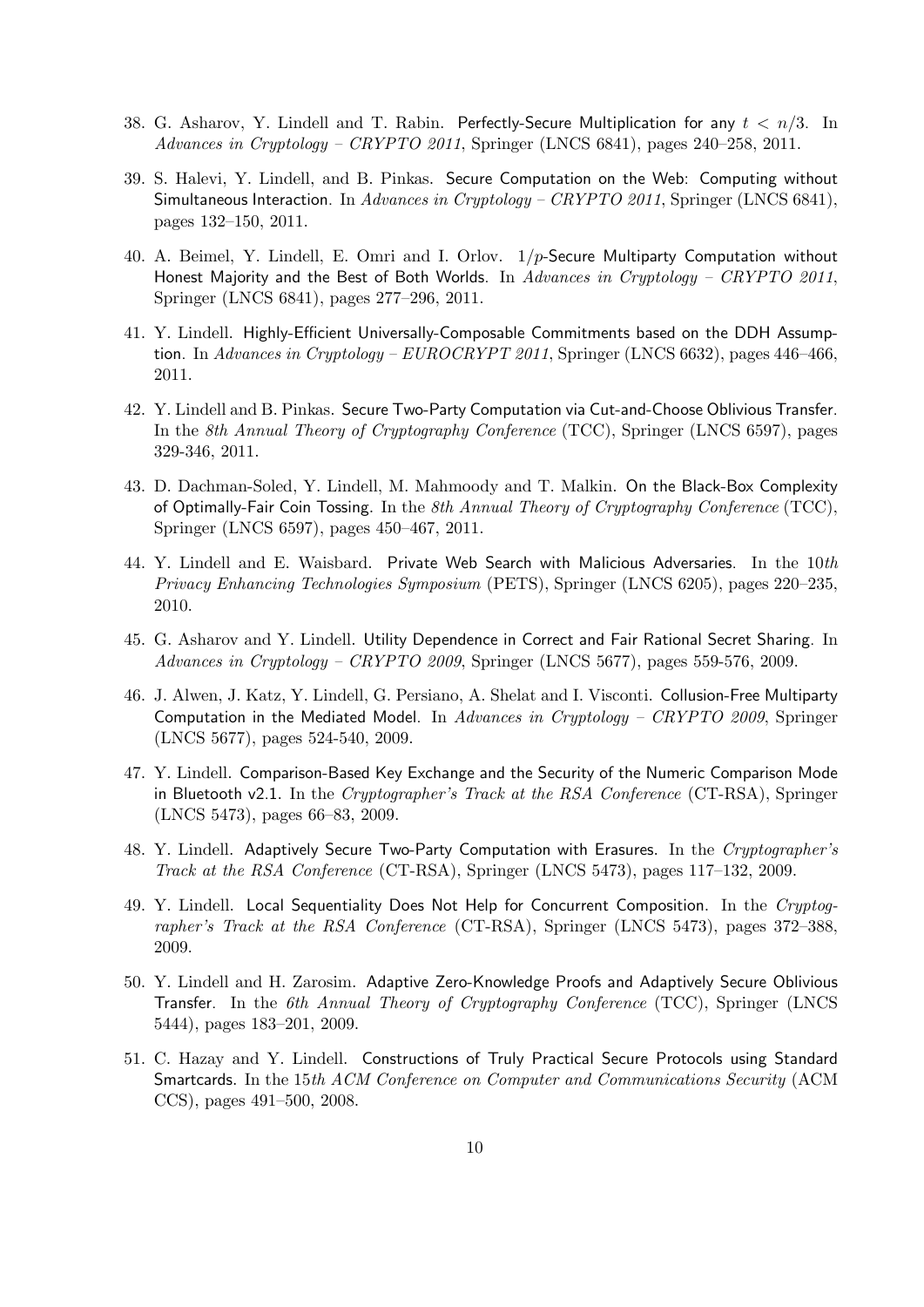- 52. Y. Lindell, B. Pinkas and N. Smart. Implementing Two-Party Computation Efficiently with Security Against Malicious Adversaries. In the 6*th Conference on Security and Cryptography for Networks*, Springer (LNCS 5229), pages 2–20, 2008.
- 53. S.D. Gordon, C. Hazay, J. Katz and Y. Lindell. Complete Fairness in Secure Two-Party Computation. In the *40th ACM Symposium on the Theory of Computing* (STOC), pages 413–422, 2008.
- 54. Y. Lindell. Efficient Fully-Simulatable Oblivious Transfer. In the *Cryptographer's Track at the RSA Conference* (CT-RSA), Springer (LNCS 4964), pages , 2008.
- 55. Y. Lindell. Legally Enforceable Fairness in Secure Two-Party Computation. In the *Cryptographer's Track at the RSA Conference* (CT-RSA), Springer (LNCS 4964), pages 121–137, 2008.
- 56. J. Katz and Y. Lindell. Aggregate Message Authentication Codes. In the *Cryptographer's Track at the RSA Conference* (CT-RSA), Springer (LNCS 4964), pages 155–169, 2008.
- 57. C. Hazay and Y. Lindell. Efficient Protocols for Set Intersection and Pattern Matching with Security Against Malicious and Covert Adversaries. In the *5th Annual Theory of Cryptography Conference* (TCC), Springer (LNCS 4948) pages 155–175, 2008.
- 58. Y. Lindell and B. Pinkas. An Efficient Protocol for Secure Two-Party Computation in the Presence of Malicious Adversaries. In *Advances in Cryptology – EUROCRYPT 2007*, Springer (LNCS 4515), pages 52–78, 2007.
- 59. Y. Aumann and Y. Lindell. Security Against Covert Adversaries: Efficient Protocols for Realistic Adversaries. In the *4th Annual Theory of Cryptography Conference* (TCC), Springer (LNCS 4392), pages 137–156, 2007.
- 60. C. Hazay, J. Katz, C.Y. Koo and Y. Lindell. Concurrently-Secure Blind Signatures without Random Oracles or Setup Assumptions. In the *4th Annual Theory of Cryptography Conference* (TCC), Springer (LNCS 4392), pages 323–341, 2007.
- 61. Y. Ishai, E. Kushilevitz, Y. Lindell and E. Petrank. On Combining Privacy with Guaranteed Output Delivery in Secure Multiparty Computation. In *Advances in Cryptology – CRYPTO 2006*, Springer (LNCS 4117), pages 483–500, 2006.
- 62. E. Kushilevitz, Y. Lindell and T. Rabin. Information-Theoretically Secure Protocols and Security Under Composition. In the *38th ACM Symposium on the Theory of Computing* (STOC), pages 109–118, 2006.
- 63. Y. Ishai, E. Kushilevitz, Y. Lindell and E. Petrank. Black-Box Constructions for Secure Multiparty Computation. In the *38th ACM Symposium on the Theory of Computing* (STOC), pages 99–108, 2006.
- 64. B. Barak, R. Canetti, Y. Lindell, R. Pass and T. Rabin. Secure Computation Without Authentication. In *Advances in Cryptology – CRYPTO 2005*, Springer (LNCS 3621), pages 361–377, 2005.
- 65. R. Canetti, S. Halevi, J. Katz, Y. Lindell, P. Mackenzie. Universally Composable Password-Based Key Exchange. In *Advances in Cryptology – EUROCRYPT 2005*, Springer (LNCS 3494), pages 404–421, 2005.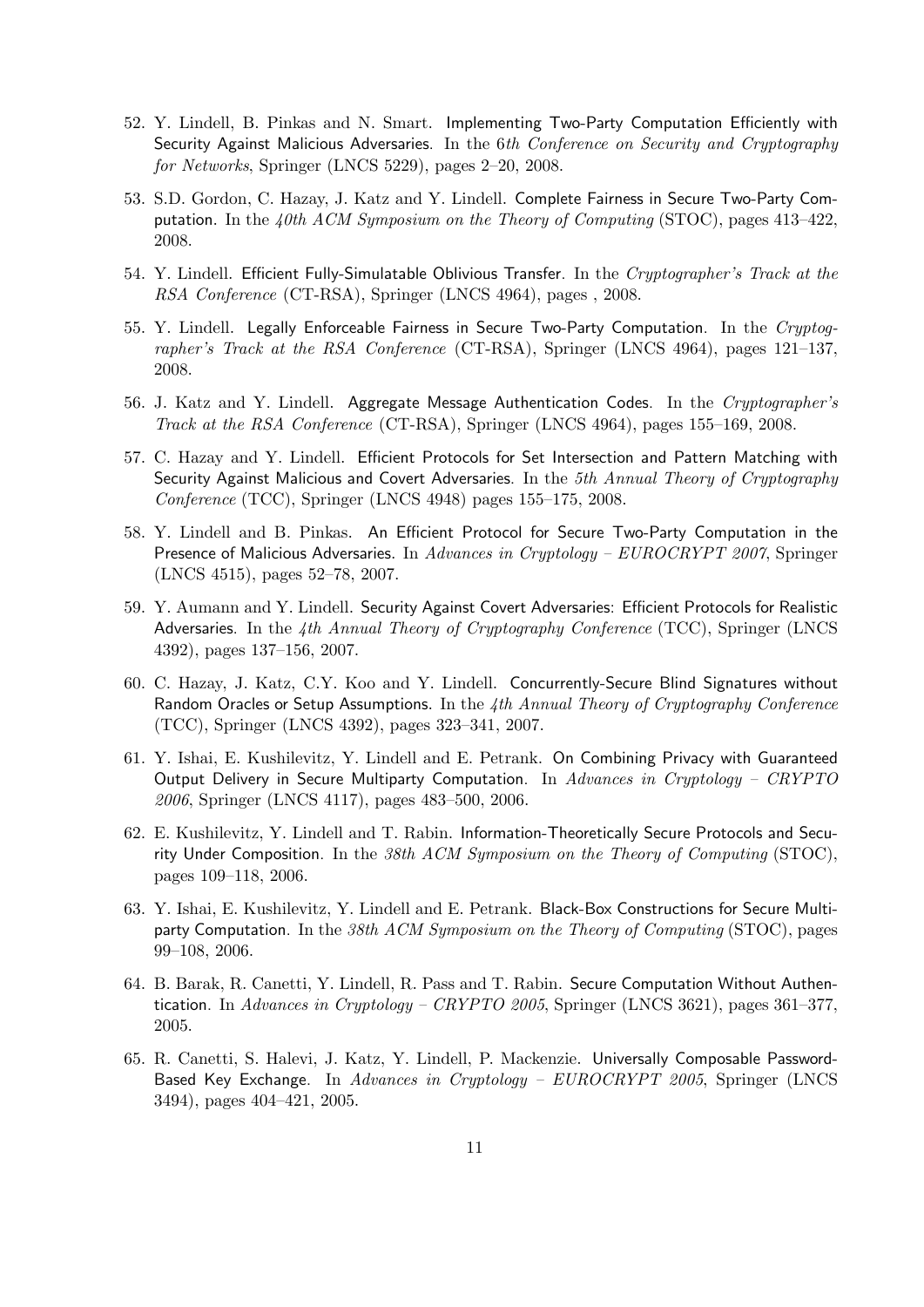- 66. Y. Kalai, Y. Lindell and M. Prabhakaran. Concurrent General Composition of Secure Protocols in the Timing Model. In the *37th ACM Symposium on the Theory of Computing* (STOC), pages 644-653, 2005.
- 67. J. Katz and Y. Lindell. Handling Expected Polynomial-Time Strategies in Simulation-Based Security Proofs. In the *2nd Annual Theory of Cryptography Conference* (TCC), Springer (LNCS 3378), pages 128–149, 2005.
- 68. Y. Lindell. Lower Bounds for Concurrent Self Composition. In the *1st Theory of Cryptography Conference* (TCC), Springer (LNCS 2951), pages 203–222, 2004.
- 69. Y. Lindell. General Composition and Universal Composability in Secure Multi-Party Computation. In the *44th IEEE Symposium on the Foundations of Computer Science* (FOCS), pages 394– 403, 2003.
- 70. B. Barak, Y. Lindell and S. Vadhan. Lower Bounds for Non-Black-Box Zero Knowledge. In the *44th IEEE Symposium on the Foundations of Computer Science* (FOCS), pages 384–393, 2003.
- 71. Y. Lindell. Brief Announcement: Impossibility Results for Concurrent Secure Two-Party Computation. In the *22nd ACM Symposium on the Principles of Distributed Computing* (PODC), page 200, 2003.
- 72. Y. Lindell. Bounded-Concurrent Secure Two-Party Computation Without Setup Assumptions. In the *35th ACM Symposium on the Theory of Computing* (STOC), pages 683–692, 2003.
- 73. R. Canetti, E. Kushilevitz and Y. Lindell. On the Limitations of Universally Composable Two-Party Computation Without Set-Up Assumptions. In *Advances in Cryptology – EUROCRYPT 2003*, Springer (LNCS 2656), pages 68–86, 2003.
- 74. R. Gennaro and Y. Lindell. A Framework for Password-Based Authenticated Key Exchange. In *Advances in Cryptology – EUROCRYPT 2003*, Springer (LNCS 2656), pages 524–543, 2003.
- 75. Y. Lindell. A Simpler Construction of CCA2-Secure Public-Key Encryption Under General Assumptions. In *Advances in Cryptology – EUROCRYPT 2003*, Springer (LNCS 2656), pages 241–254, 2003.
- 76. S. Goldwasser and Y. Lindell. Secure Computation Without Agreement. In the *16th International Conference on Distributed Computing* (DISC), Springer (LNCS 2508), pages 17–32, 2002.
- 77. Y. Lindell, A. Lysyanskaya and T. Rabin. Sequential Composition of Protocols Without Simultaneous Termination. In the *21st ACM Symposium on the Principles of Distributed Computing* (PODC), pages 203–212, 2002.
- 78. Y. Lindell, A. Lysyanskaya and T. Rabin. On the Composition of Authenticated Byzantine Agreement. In the *34th ACM Symposium on the Theory of Computing* (STOC), pages 514– 523, 2002.
- 79. R. Canetti, Y. Lindell, R. Ostrovsky and A. Sahai. Universally Composable Two-Party and Multi-Party Secure Computation. In the *34th ACM Symposium on the Theory of Computing* (STOC), pages 494–503, 2002.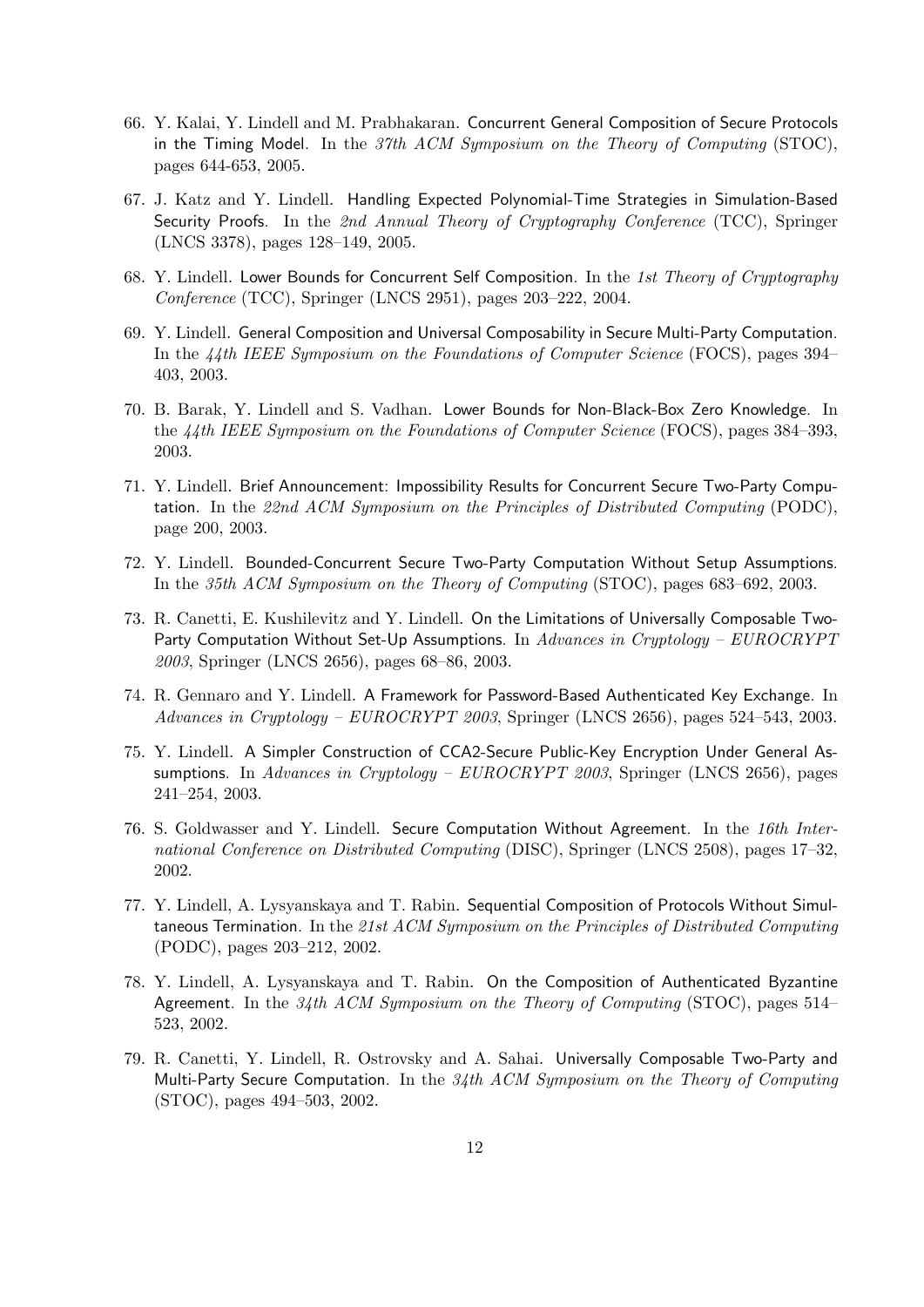- 80. B. Barak and Y. Lindell. Strict Polynomial-Time in Simulation and Extraction. In the *34th ACM Symposium on the Theory of Computing* (STOC), pages 484–493, 2002.
- 81. B. Barak, O. Goldreich, S. Goldwasser and Y. Lindell. Resettably-Sound Zero-Knowledge and its Applications. In the *42nd IEEE Symposium on the Foundations of Computer Science* (FOCS), pages 116–125, 2001.
- 82. Y. Lindell. Parallel Coin-Tossing and Constant-Round Secure Two-Party Computation. In *Advances in Cryptology – CRYPTO 2001*, Springer (LNCS 2139), pages 171–189, 2001.
- 83. O. Goldreich and Y. Lindell. Session-Key Generation Using Human Passwords Only. In *Advances in Cryptology – CRYPTO 2001*, Springer (LNCS 2139), pages 408–432, 2001.
- 84. Y. Lindell and B. Pinkas. Privacy Preserving Data Mining. In *Advances in Cryptology – CRYPTO 2000*, Springer (LNCS 1880), pages 36–54, 2000.
- 85. Y. Aumann and Y. Lindell. A Statistical Theory for Quantitative Association Rules. In the *5th ACM-SIGKDD International Conference on Knowledge Discovery and Data Mining* (KDD), pages 261–270, 1999.
- 86. D. Landau, R. Feldman, Y. Aumann, M. Fresko, Y. Lindell, O. Lipshtat and O. Zamir, TextVis: An Integrated Visual Environment for Text Mining. In the *2nd European Symposium on Principles of Data Mining and Knowledge Discovery* (PKDD), Springer (LNCS 1510), pages 56–64, 1998.
- 87. R. Feldman, M. Fresko, Y. Kinar, Y. Lindell, O. Lipshtat, M. Rajman, Y. Schler and O. Zamir. Text Mining at the Term Level. In the *2nd European Symposium on Principles of Data Mining and Knowledge Discovery* (PKDD), Springer (LNCS 1510), pages 65–73, 1998.

#### Technical Reports

- 1. Y. Lindell. How To Simulate It A Tutorial on the Simulation Proof Technique. *Cryptology ePrint Archive,* Report 2016/046, 2016.
- 2. Y. Ejgenberg, M. Farbstein, M. Levy and Y. Lindell. SCAPI: The Secure Computation Application Programming Interface. *Cryptology ePrint Archive,* Report #2012/629, 2012.
- 3. C. Hazay and Y. Lindell. A Note on Zero-Knowledge Proofs of Knowledge and the ZKPOK Ideal Functionality. *Cryptology ePrint Archive,* Report #2010/552, 2010.
- 4. C. Hazay and Y. Lindell. A Note on the Relation between the Definitions of Security for Semi-Honest and Malicious Adversaries. *Cryptology ePrint Archive,* Report #2010/551, 2010.
- 5. B. Barak, Y. Lindell and T. Rabin. Protocol Initialization for the Framework of Universal Composability. *Cryptology ePrint Archive,* Report #2004/006, 2004.

## Graduate Students

#### Graduated:

*•* Ph.D. students: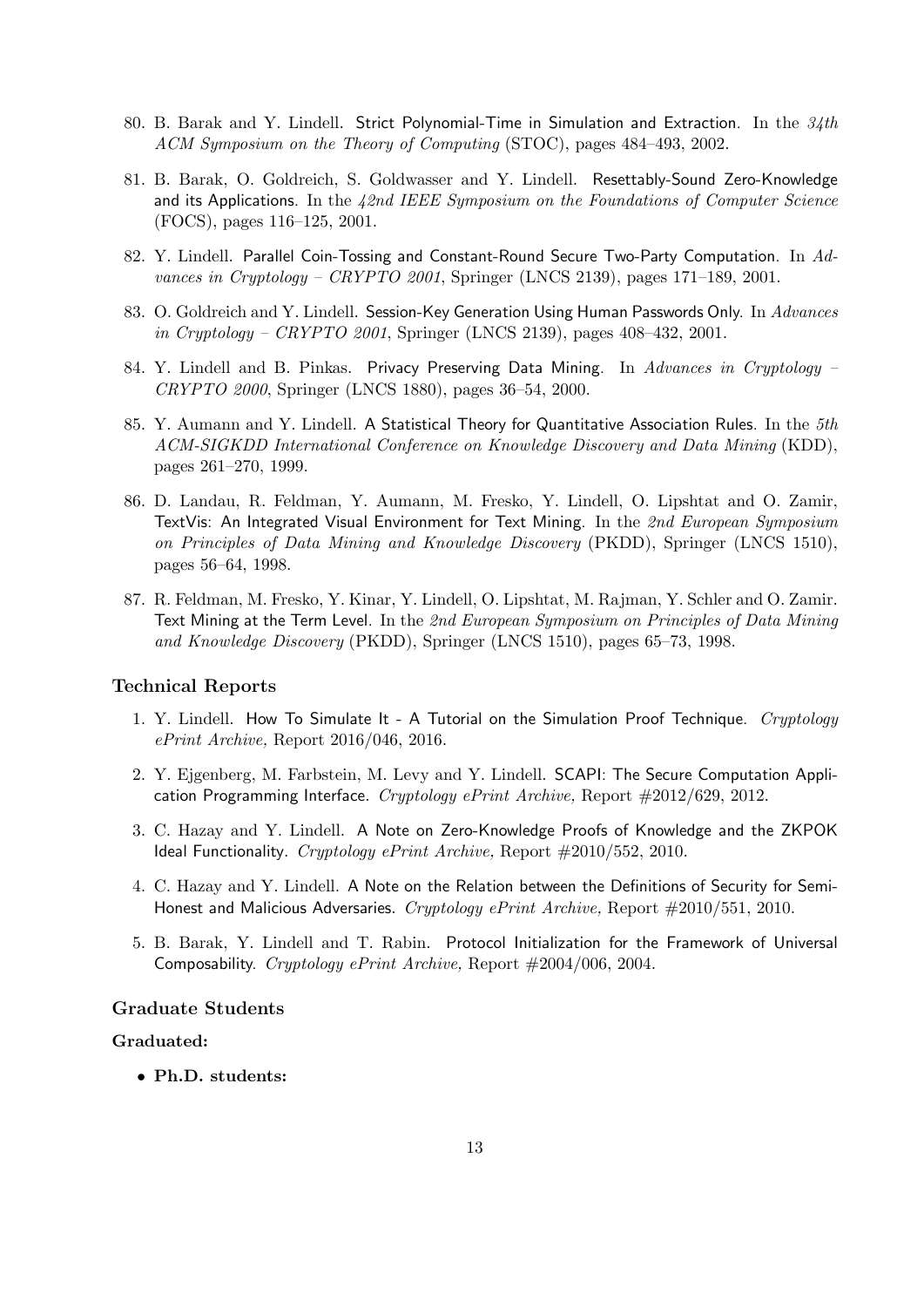- 1. Ariel Nof. *High-Throughput Secure Multi-Party Computation With an Honest Majority.* Ph.D., September 2019.
- 2. Avishay Yanai. *New Techniques for E*ffi*cient Secure Multiparty Computation*. Ph.D., September 2019.
- 3. Ran Cohen. *Studies on Full Security in Multiparty Computation.* Ph.D., June 2016.
- 4. Hila Zarosim. *On the Complexity of Interactive Cryptographic Protocols.* Ph.D., August 2014.
- 5. Gilad Asharov. *Foundations of Secure Computation: Perfect Security and Fairness.* Ph.D., March, 2014.
- 6. Carmit Hazay. *E*ffi*cient Two-Party Computation with Simulation-Based Security.* Ph.D., February 2009.

*•* M.Sc. students:

- 1. Hila Dahari. *Deterministic-Prover Zero Knowledge.* M.Sc., July, 2019.
- 2. Or Weinstein. *Better Combinatorics for Cut-and-Choose.* M.Sc., October 2018.
- 3. Ariel Nof. *Fast Garbling Of Circuits Under Standard Cryptographic Assumptions.* M.Sc., September 2015.
- 4. Avishay Yanai. *Concretely E*ffi*cient (Constant Round) Protocol for General Secure Multiparty Computation With an Active Adversary.* M.Sc., October 2015.
- 5. Asaf Cohen. *A Simpler Variant of Universally Composable Security for Standard Multiparty Computation.* M.Sc., October 2014.
- 6. Tali Oberman. *Secure and E*ffi*cient Two-Party Computation for Small Circuits.* M.Sc., September 2013.
- 7. Eli Oxman. *E*ffi*cient Secure Multiparty Computation.* M.Sc., September 2011.
- 8. Gilad Asharov. *Utility Dependence in Correct and Fair Rational Secret Sharing.* M.Sc., June 2009.
- 9. Hila Zarosim. *Adaptive Zero-Knowledge Proofs and Adaptively Secure Oblivious Transfer.* M.Sc., October 2008.
- 10. Dafna Kidron. *Generalized Impossibility Results for Universal Composability: Public-Key Models, Reactive Functionalities and Fixed Inputs.* M.Sc., June 2007.

#### PostDocs

- 1. Carsten Baum. Postdoc, 2016–2018.
- 2. Ben Riva. Postdoc (joint with Benny Pinkas), 2014–2015.
- 3. Claudio Orlandi. Postdoc, 2011–2012.
- 4. Eran Omri. PostDoc, 2009–2012.

#### Visitors

- 1. Tal Malkin. September 2013 to August 2014.
- 2. Arpita Patra. January to March, 2012.
- 3. Kobbi Nissim. September 2011 to August 2012.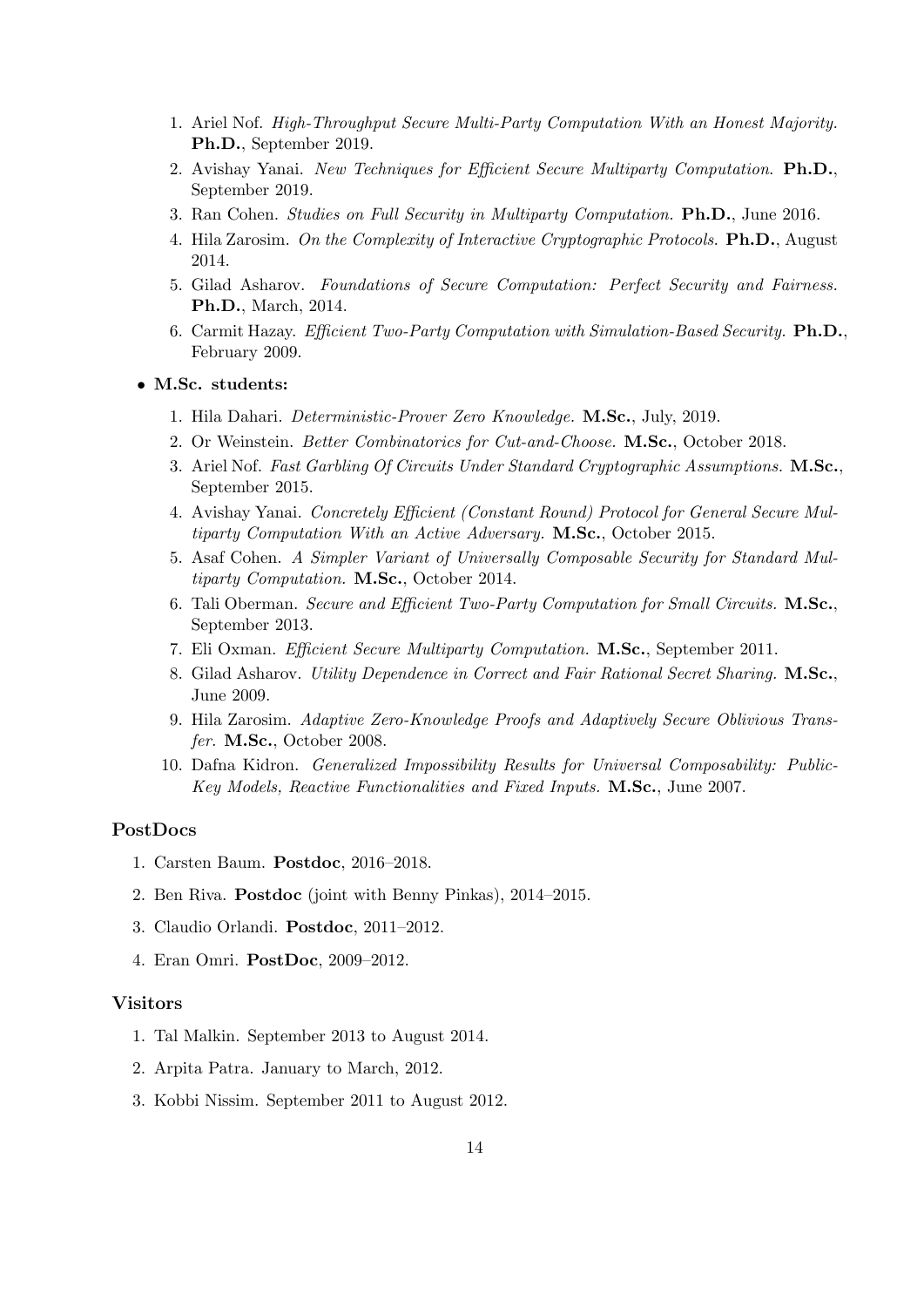#### Professional Activities

#### International Committee Membership:

- 1. Member of the ERC starting grant panel (PE6 Computer Science and Informatics), 2019.
- 2. Member of the International Evaluation Panel for the Privacy-Preserving Technologies Initiative of the National Research Foundation of Singapore, 2018.
- 3. Member of the ERC starting grant panel (PE6 Computer Science and Informatics), 2017.
- 4. Member of the ERC starting grant panel (PE6 Computer Science and Informatics), 2015.

#### Program Committee Chair:

1. The 11th Theory of Cryptography Conference (TCC), 2014

#### Program Committee Membership:

- 1. The 37th Annual Eurocrypt Conference (EUROCRYPT), 2018
- 2. The 34th Annual Eurocrypt Conference (EUROCRYPT), 2015
- 3. The 33rd Annual International Cryptology Conference (CRYPTO), 2013
- 4. The 31st Annual Eurocrypt Conference (EUROCRYPT), 2012
- 5. The 14th Intl. Conf. on Practice and Theory in Public Key Cryptography (PKC), 2011
- 6. The 30th Annual International Cryptology Conference (CRYPTO), 2010
- 7. The 28th Annual International Cryptology Conference (CRYPTO), 2008
- 8. International Conference on Applied Cryptography and Network Security (ACNS), 2008
- 9. The 5th Theory of Cryptography Conference (TCC), 2008
- 10. The 26th Annual International Cryptology Conference (CRYPTO), 2006
- 11. The 3rd Theory of Cryptography Conference (TCC), 2006
- 12. The 25th Annual International Cryptology Conference (CRYPTO), 2005
- 13. The 23rd Annual Eurocrypt Conference (EUROCRYPT), 2004

Workshop Steering Committee: Member of the steering committee for the *Theory and Practice of Multi-Party Computation* Workshop (TPMPC), held annually.

#### Workshop Organization:

- 1. Theory and Practice of Multiparty Computation Workshop (TPMPC), May 2019.
- 2. The 9th Bar-Ilan Winter School on Cryptography *Zero Knowledge*, Bar-Ilan University, February 2019.
- 3. The 8th Bar-Ilan Winter School on Cryptography *Secure Key Exchange*, Bar-Ilan University, February 2018.
- 4. The 7th Bar-Ilan Winter School on Cryptography *Di*ff*erential Privacy: From Theory to Practice*, Bar-Ilan University, February 2017.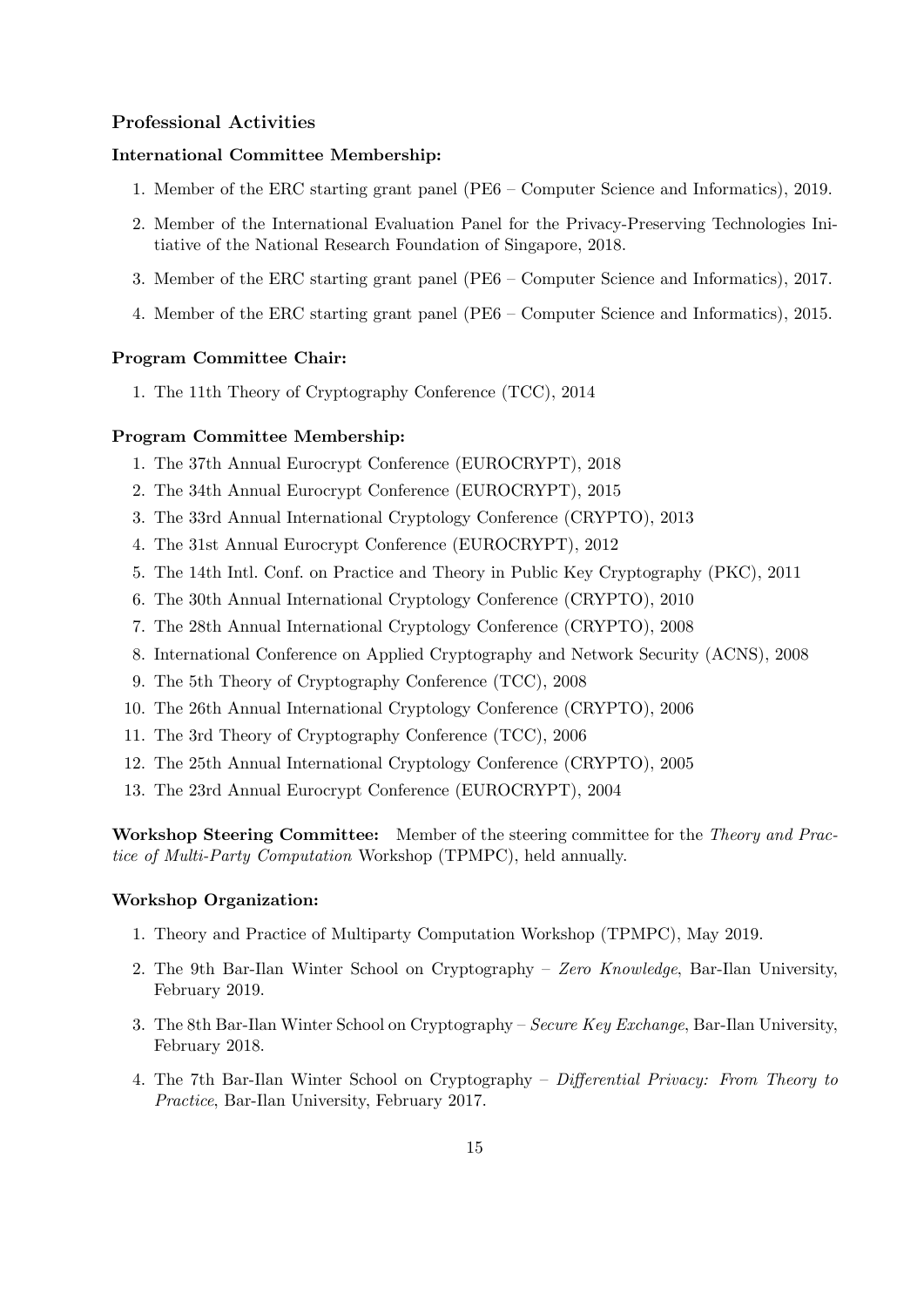- 5. The 6th Bar-Ilan Winter School on Cryptography *Crypto in the Cloud – Verifiable Computation and Special Encryption*, Bar-Ilan University, January 2016.
- 6. The 5th Bar-Ilan Winter School on Cryptography *Advances in Practical Multiparty Computation*, Bar-Ilan University, February 2015.
- 7. The 4th Bar-Ilan Winter School on Cryptography *Symmetric Encryption in Theory and in Practice*, Bar-Ilan University, January 2014.
- 8. The 3rd Bar-Ilan Winter School on Cryptography *Bilinear Pairings in Cryptography*, Bar-Ilan University, February 2013.
- 9. Working group on *Implementations of Secure Computation Protocols*, Tel-Aviv, November 2012.
- 10. The 2nd Bar-Ilan Winter School on Cryptography *Lattice-Based Cryptography and Applications*, Bar-Ilan University, February 2012.
- 11. The 1st Winter School on *Secure Computation and E*ffi*ciency*, Bar-Ilan University, January 2011.
- 12. Interdisciplinary Workshop on *Privacy – Cryptographic and Public Administration Perspectives.* Bar-Ilan University, April 2007.

#### Keynote Addresses

1. The 16th International Conference on Practice and Theory in Public Key Cryptography (PKC 2013), Japan. February 2013.

## Invited Talks

- 1. A Full CryptoCurrency Custody Solution Based on MPC and Threshold ECDSA, Real World Cryptography, San Francisco, January 2019.
- 2. An End-to-End System for Large Scale P2P MPC-as-a-Service and Low-Bandwidth MPC for Weak Participants, Technion Cryptoday, December 2018.
- 3. Secure Multiparty Computation for Large-Scale Peer-to-Peer Settings, Societal Concerns in Algorithms and Data Analysis Workshop, Weizmann Institute, Israel, December 2018.
- 4. High-Throughput Secure 3PC for Semi-Honest and Malicious Adversaries Breaking the Billion-Gate per Second Barrier, Theory and Practice of Multiparty Computation Workshop, Bristol, April 2017.
- 5. High-Throughput Secure Computation, Real World Cryptography, New York, January 2017.
- 6. Secure Multiparty Computation and Privacy-Preserving Data Mining, Summer School of the EIT ICT Labs Security & Privacy in Digital Life (SPDL), Trento, June 2016.
- 7. Efficient Constant-Round Multiparty Computation, Theory and Practice of Multiparty Computation Workshop, Aarhus, May 2016.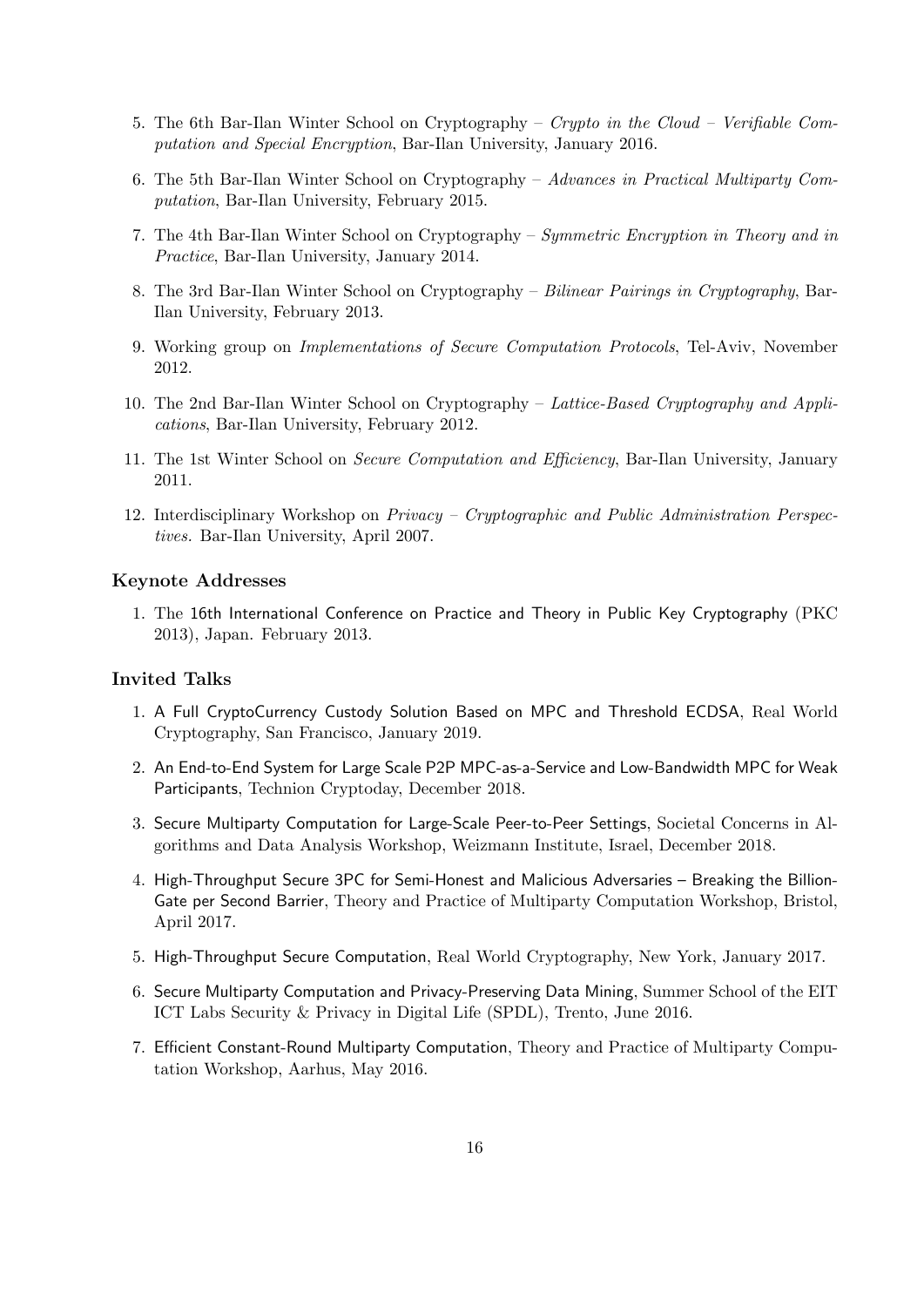- 8. Extremely Fast Authenticated Encryption with Full Protection Against Bad Randomness, Technion Cryptoday, December 2015.
- 9. Secure Multiparty Computation and Privacy-Preserving Data Mining, Summer School of the EIT ICT Labs Security & Privacy in Digital Life (SPDL), Trento, July 2015.
- 10. Fast Garbling of Circuits Under Standard Assumptions, Cornell Tech, NY, USA. June 2015.
- 11. Fast Garbling of Circuits Under Standard Assumptions, Simons Institute Workshop on Secure Computing, Berkeley, USA. June 2015.
- 12. Dagstuhl Modern Cryptography and Security: An Inter-Community Dialogue, February 2015.
- 13. Cut-and-Choose Based Two-Party Computation in the Online/Offline and Batch Settings, Technion Cryptoday, December 2014.
- 14. Techniques for Efficient Secure Computation Based on Yao's Protocol, IBM Haifa Seminar, September 2014.
- 15. Secure Multiparty Computation and Privacy-Preserving Data Mining, Summer School of the EIT ICT Labs Security & Privacy in Digital Life (SPDL), Trento, July 2014.
- 16. Efficient Two-Party Secure Computation for Semi-Honest and Malicious Adversaries, Workshop on Applied Multiparty Computation, Microsoft Research, Redmond, February 2014.
- 17. Mitigating Server Breach with Secure Computation, The 4th Real-World Cryptography Workshop, New York, USA. January 2014
- 18. Highly Efficient Secure Two-Party Computation the Road from Theory to Practice, The 6th Israel CS Theory Day at the Open University, Israel. March 2013.
- 19. Implementations of Secure Computation Protocols, The Check Point Institute Cryptography and Security Workshop, Tel-Aviv University, December 2012.
- 20. Advanced Cryptographic Techniques for Cloud Security, Workshop on *Cloud Security*, the National Information Security Authority of the Israeli Security Agency, February 2011.
- 21. Techniques for Efficient Secure Two-Party Computation with Malicious Adversaries, Check Point Institute *Crypto and Security Day*, Tel-Aviv University, Israel. October 2010.
- 22. Rational Secret Sharing: Constructions and Limitations, Workshop on the *Economics of Computer Security,* the National Information Security Authority of the Israeli Security Agency, October 2009.
- 23. Private Data Mining and Citizens' Rights. *CSI SX 2008,* Las Vegas, USA. April 2008.
- 24. Tutorial on Multiparty Computation and Privacy-Preserving Data Mining. DIMACS Workshop on *Data Privacy,* New Jersey, USA. February 2008.
- 25. Lecturer at ECRYPT School on Zero-Knowledge, Bertinoro, Italy. October 2006.
- 26. Information-Theoretically Secure Protocols and Security Under Composition. ECRYPT Workshop on *Models for Cryptographic Protocols*, Aarhus, Denmark. July 2006.